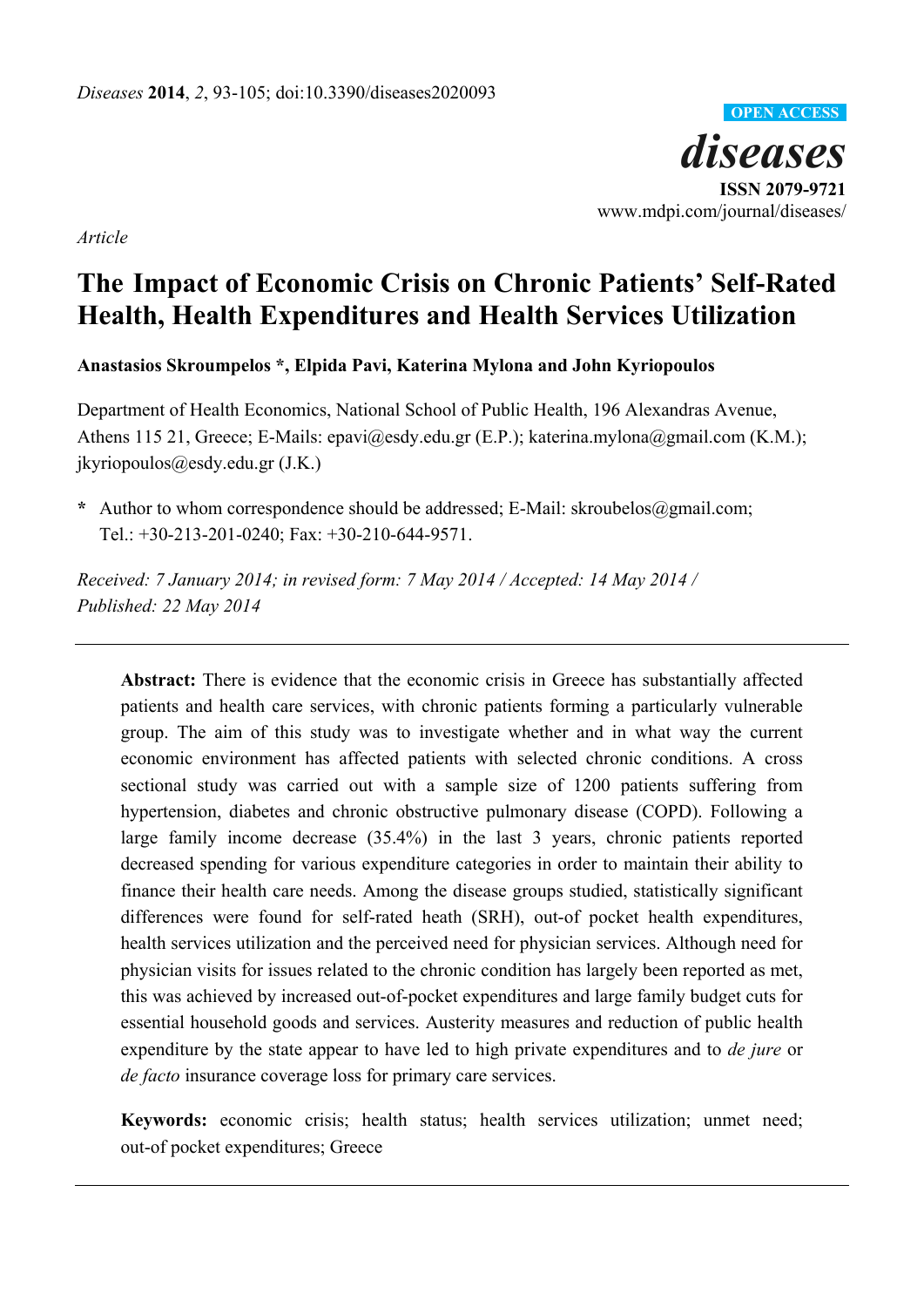#### **1. Introduction**

Following the international economic downturn, Greece entered a severe financial crisis in 2008 which threatened the country's economic stability [1]. In response to this, a series of austerity measures were introduced in order to reduce deficit and improve the county's credibility to the international capital markets [2].

Health care was one of the main sectors targeted in order to reduce public spending and achieve future primary surplus. According to officially published data, public spending has been reduced by 23.1% between 2009 and 2011 [3]. According to our own estimations, public spending has been further decreased in 2014, which corresponds to an overall decrease of 28.6% compared to 2009.

It is noted that, even before the economic crisis, public share (69.7%) of total health expenditure was relatively small. The remaining 30.3% was mostly covered by out-of pocket payments and, to a lesser extent, by private health insurance, which accounted for approximately 6% of total private spending [3]. In 2011, public share was decreased to 68.3%, and consequently households' expenditures on health rose to 31.7% [3].

Under the economic crisis, disposable income is continuously decreasing, unemployment increased by more than 200% compared to 2008, while in 2011 more than 23% of the population was living below the poverty threshold [4]. Hence, households' ability to finance health care has been significantly reduced which raises major concerns regarding access to health care.

Furthermore, there is evidence to suggest that the current economic conditions have largely affected population health. The economic crisis has been found to affect self-reported health status [5], and the incidence of acute myocardial infractions [6], major depression [7] and suicide attempts [8].

Chronic diseases represent a substantial share in total burden of disease and consequently absorb significant health care resources. Thus, the aim of this study was to explore the impact of crisis on health and health expenditures' management of patients suffering from hypertension, diabetes and chronic obstructive pulmonary disease, as well as the effect on health services utilization.

#### **2. Experimental Section**

A cross sectional study was carried out with a sample size of 1200 patients suffering from diabetes type II, hypertension and chronic obstructive pulmonary disease (COPD). These diseases were chosen on grounds of epidemiology and disease burden [9], as well as their socioeconomic impact on the Greek healthcare system [10–12]. The sample size was determined according to the prevalence of each condition. Each disease group sample was estimated at 400 patients which is the minimum sample size (385) for population size above 600,000 when expected response distribution is set to 50%, acceptable margin error to 5%, and confidence interval to 95%. It is noted that each chronic patients group under study has a higher than 600,000 prevalence in Greece.

Patients were approached through their treating physician. Specifically, 120 physicians were randomly selected through the official list of the National Medical Association of Greece, based on specialty and geographical distribution. Starting on a predefined day, among his/her consecutive patient visits, each physician selected 10 patients based on the set of 10 random numbers between 1 and 20 which had been given to him by the study authors. Selected patients were informed about the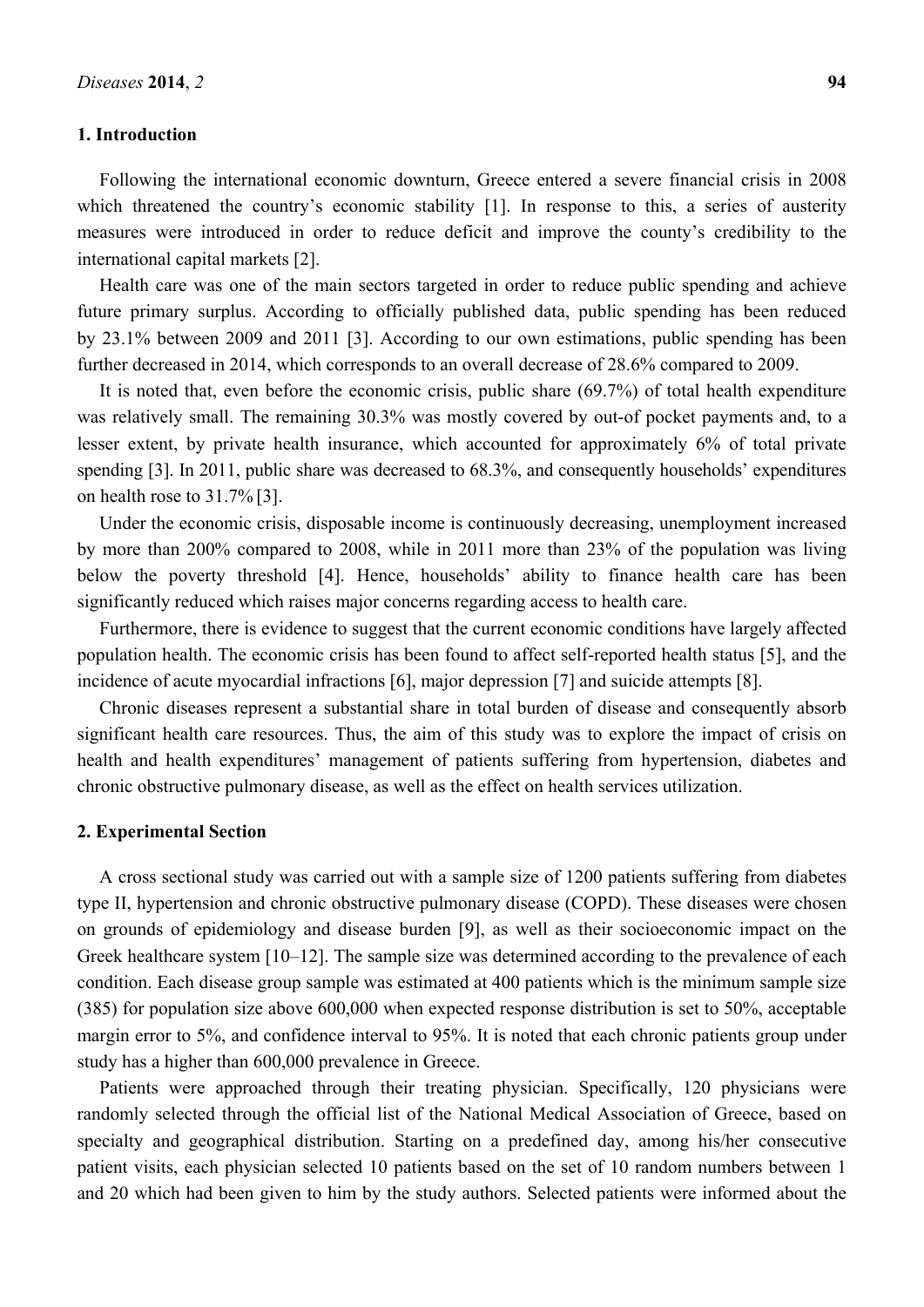objectives of the study and provided with the patient consent form. If the random-number-patient selected had any co-morbidity related to the other three conditions under study, he/she was excluded and the next patient was recruited by the physician. Fieldwork was carried out during February 2013.

All patients who gave their consent to participate in the study were contacted via telephone and were interviewed on the basis of a structured questionnaire. Participants answered a series of closed and open type questions, including age, gender, total monthly family income (as an ordinal variable, Table 1), monthly family income decrease since 2010 (measured as a continuous variable), self-rated health status (measured on a scale 0–100), extent to which they had decreased spending for various expenditure categories including specific health care services (on a 4-point scale ranging from "not at all" to "very much"), and extent to which they had decreased out-of-pocket expenditures for physician visits, pharmaceuticals, lab tests and nursing home care. Health care utilization was assessed for the 6 months' period prior to the study. Participants were asked about number of times they had visited a physician or they had been admitted to a hospital for issues related or not to their chronic condition, as well as the number of times they had felt the need to visit a physician for an issue related to their condition or another health issue.

|                    | All patients     |               |                  | Hypertension  |                  | <b>Diabetes</b> |                  | <b>COPD</b>   |                    |  |
|--------------------|------------------|---------------|------------------|---------------|------------------|-----------------|------------------|---------------|--------------------|--|
|                    | $\mathbf n$      | $\frac{0}{0}$ | $\mathbf n$      | $\frac{0}{0}$ | $\mathbf n$      | $\frac{0}{0}$   | $\mathbf n$      | $\frac{0}{0}$ | Chi square test    |  |
|                    | 1200             | 100.0         | 400              | 25.1          | 400              | 25.1            | 400              | 25.1          |                    |  |
| Gender             |                  |               |                  |               |                  |                 |                  |               | $x^2 = 3.685$      |  |
| Male               | 539              | 44.9          | 166              | 41.5          | 180              | 45.0            | 193              | 48.3          | $df = 2 p = 0.158$ |  |
| Female             | 661              | 55.1          | 234              | 58.5          | 220              | 55.0            | 207              | 51.8          |                    |  |
| Total              | 1200             | 100.0         | 400              | 100.0         | 400              | 100.0           | 400              | 100.0         |                    |  |
| Age (yrs)          |                  |               |                  |               |                  |                 |                  |               |                    |  |
| <14                | $\boldsymbol{0}$ | 0.0           | $\boldsymbol{0}$ | 0.0           | $\boldsymbol{0}$ | 0.0             | $\boldsymbol{0}$ | 0.0           |                    |  |
| $15 - 29$          | 13               | 1.1           | $\overline{2}$   | 0.5           | $\overline{4}$   | 1.0             | $\overline{7}$   | 1.8           |                    |  |
| $30 - 44$          | 106              | 8.9           | 23               | 5.8           | 30               | 7.5             | 53               | 13.2          | $x^2 = 27.229$     |  |
| $45 - 59$          | 423              | 35.4          | 150              | 37.9          | 130              | 32.5            | 143              | 35.8          | $df = 8$           |  |
| $60 - 74$          | 444              | 37.1          | 163              | 41.2          | 155              | 38.8            | 126              | 31.5          | $p = 0.001$        |  |
| $>75$              | 210              | 17.6          | 58               | 14.6          | 81               | 20.2            | 71               | 17.8          |                    |  |
| Total              | 1196             | 100.0         | 396              | 100.0         | 400              | 100.0           | 400              | 100.0         |                    |  |
| <b>Income</b>      |                  |               |                  |               |                  |                 |                  |               |                    |  |
| No income          | 17               | 1.4           | $\overline{4}$   | 1.0           | 5                | 1.2             | 8                | 2.0           |                    |  |
| $1 - 300 \in$      | 21               | 1.8           | 10               | 2.5           | $\tau$           | 1.8             | $\overline{4}$   | 1.0           |                    |  |
| 301-500€           | 79               | 6.6           | 30               | 7.5           | 28               | 7.0             | 21               | 5.2           |                    |  |
| 501-750€           | 212              | 17.7          | 70               | 17.5          | 77               | 19.2            | 65               | 16.2          | $x^2 = 11.414$     |  |
| 751-1.000€         | 342              | 28.5          | 122              | 30.5          | 111              | 27.8            | 109              | 27.2          | $d.f. = 14$        |  |
| $1.001 - 1500 \in$ | 300              | 25.0          | 92               | 23.0          | 99               | 24.8            | 109              | 27.2          | $p = 0.653$        |  |
| 1501-2000€         | 152              | 12.7          | 46               | 11.5          | 52               | 13.0            | 54               | 13.5          |                    |  |
| 2001-3000€         | 77               | 6.4           | 26               | 6.5           | 21               | 5.2             | 30               | 7.5           |                    |  |
| Total              | 1200             | 100.0         | 400              | 100.0         | 400              | 100.0           | 400              | 100.0         |                    |  |

**Table 1.** Sample size and patients' distribution by sociodemographic characteristics and disease category.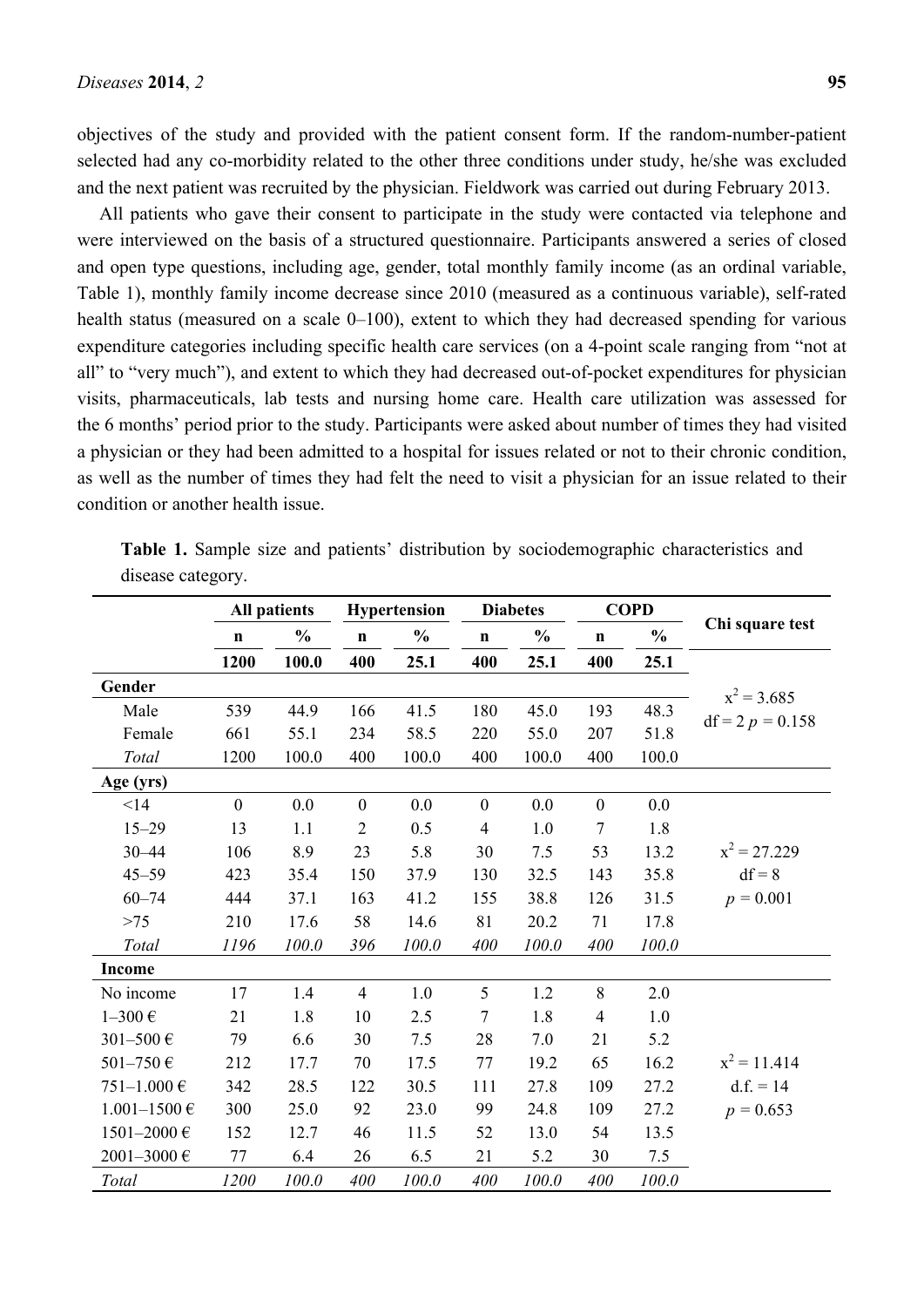Analysis of variance (ANOVA) followed by multiple *t*-tests and Bonferroni correction, as well as a series of one sample *t*-tests and paired *t*-tests were performed in order to investigate mean differences between groups and the statistical significance of the means calculated for the variables described above. All analyses have been performed using STATA 2009 software.

#### **3. Results**

Of all 1200 patients who participated in the study, 400 suffered from hypertension, 400 from diabetes and 400 from COPD (Table 1). The various patient groups differed significantly as far as age was concerned ( $p = 0.001$ ) but there were no differences in relation to gender ( $p = 0.158$ ) and income  $(p = 0.653)$ . In relation to age, hypertensive and diabetic patients tended to be older than 60 years of age at a higher proportion than COPD patients.

# *3*.*1*. *Income and Out-of-Pocket Health Expenditures*

The average reported family income per month was  $1083.30 \in (95\% \text{ CI: } 1052.10\epsilon, 1114.60 \epsilon)$ , which was not found to differ significantly among disease groups ( $p = 0.164$ ) (Table 2). The average 3-year income loss (since 2010 when austerity measures were introduced) was 592.70  $\epsilon$  (95% CI: 551.30  $\epsilon$ , 634.10  $\epsilon$ ), which corresponded to a 35.4% total 3-year decrease. However, it appears that austerity measures had a uniform effect on the disease groups as the average 3-year income loss did not differ significantly among them  $(p = 0.657)$ .

Patients were further asked to what extent they had decreased spending on various expenditure categories. The vast majority of them stated that they had decreased spending for all expenditures categories except for health (Table 3). Specifically, of the patients for whom the various expenditures categories were applicable or were reported that represented a need, 56.4% stated that they had not decreased spending for health. However, 20.2% reported that they had decreased health care expenditures much and very much. Similar extent of decreased spending reported 53.9% of patients regarding education, and 47.7% regarding food and nutrition. Nonetheless, concerning other household expenditures, more than 90% stated that they had reduced expenditures for personal care and cosmetics, gifts, personal footwear, personal clothing, entertainment and trips. Of the patients, 88.1% claimed their expenditure for housing and accommodation had decreased since 2010 while the respective figure for expenditure concerning every day transport and telecommunication was 76.6% and 76.1%, respectively.

Regarding health care expenditures, respondents were asked how much they had reduced out-of-pocket expenditure for physician visits, lab tests, their chronic disease drugs, complementary drugs, and nursing home care. Of those who did have to spend for or used the aforementioned services, 18.3% reported having decreased spending "much and very much" for physician visits, 16.5% for lab tests, 6.7% for chronic disease drugs, 12.1% for complementary drugs, and 33.3% for nursing home care (Table 2). Expenditure reduction for the specific health care services did not vary significantly among disease groups.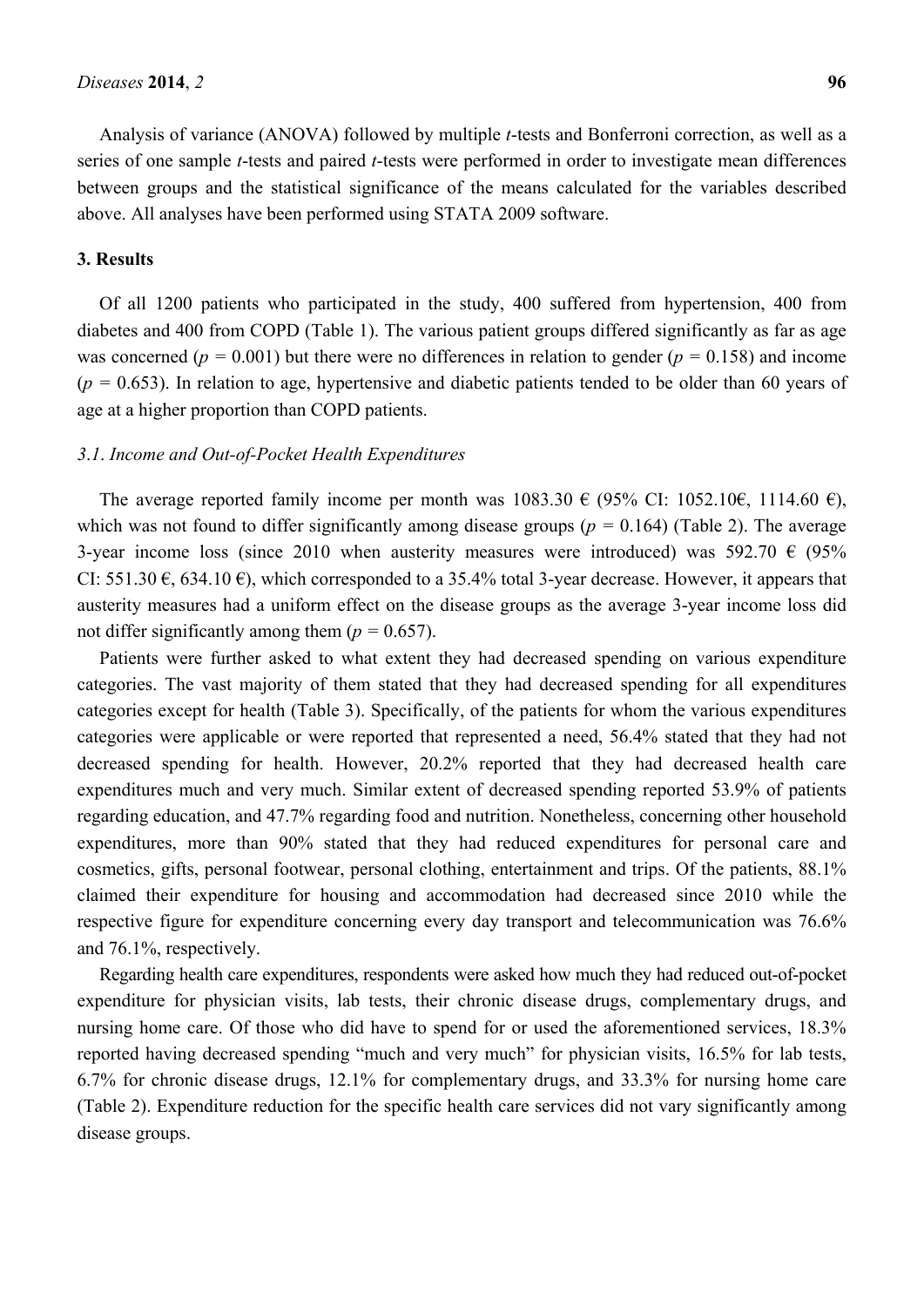# *Diseases* **2014**, *2* **97**

|                                                                       | All patients        |                |                     | <b>Hypertension</b> | <b>Diabetes</b>     |                | <b>COPD</b>         |                |  |
|-----------------------------------------------------------------------|---------------------|----------------|---------------------|---------------------|---------------------|----------------|---------------------|----------------|--|
|                                                                       | Mean                | CI 95%         | Mean                | CI 95%              | Mean                | CI 95%         | Mean                | CI 95%         |  |
| Monthly family<br>income 2013 ( $\epsilon$ )                          | 1083.3              | 1052.1, 1114.6 | 1061.3              | 1006.8, 1115.7      | 1061.9              | 1009.4, 1114.4 | 1126.9              | 1071.3, 1182.5 |  |
| Monthly family income<br>decrease since 2010 ( $\epsilon$ )           | 592.7               | 551.3, 634.1   | 567.8               | 509.9, 625.6        | 614.9               | 526.3, 703.5   | 596.4               | 528.9, 663.8   |  |
| Amount spent for physicians<br>the last 6 months $(\epsilon)$         | 76.6                | 66.5, 86.7     | 77.1                | 60.2, 94.1          | 56.7                | 44.6, 68.9     | 94.9                | 73.5, 116.4    |  |
| Amount spent for<br>hospitalization the<br>last 6 months $(\epsilon)$ | 14.3                | 4.2, 24.5      | $6.8 *$             | $-2.1, 15.6$        | $21.4*$             | $-2.3, 45.2$   | $14.5*$             | $-1.9, 30.9$   |  |
| Amount spent monthly for<br>pharmaceuticals $(\epsilon)$              | 38.0                | 35.6, 40.5     | 24                  | 21.2, 26.8          | 39.5                | 34.6, 44.5     | 51                  | 46.5, 55.5     |  |
| Patients (%) reporting<br>decreased spending for:                     | Not at all/a little | Much/very much | Not at all/a little | Much/very much      | Not at all/a little | Much/very much | Not at all/a little | Much/very much |  |
| physician visits                                                      | 81.7%               | 18.3%          | 82.1%               | 17.9%               | 80.4%               | 19.6%          | 82.5%               | 17.5%          |  |
| examinations                                                          | 83.5%               | 16.5%          | 83.0%               | 17.0%               | 82.2%               | 17.8%          | 85.3%               | 14.7%          |  |
| chronic disease drugs                                                 | 93.3%               | 6.7%           | 93.1%               | 6.9%                | 92.5%               | 7.5%           | 94.2%               | 5.8%           |  |
| complementary drugs                                                   | 87.9%               | 12.1%          | 87.6%               | 12.4%               | 87.4%               | 12.6%          | 88.7%               | 11.3%          |  |
| nursing home care                                                     | 66.7%               | 33.3%          | 69.4%               | 30.6%               | 70.6%               | 29.4%          | 59.4%               | 40.6%          |  |

| Table 2. Impact of economic crisis on patients' family income and out-of-pocket health care expenditures, by disease category. |  |  |
|--------------------------------------------------------------------------------------------------------------------------------|--|--|
|--------------------------------------------------------------------------------------------------------------------------------|--|--|

\* not significant ( $p$ -value > 0.050).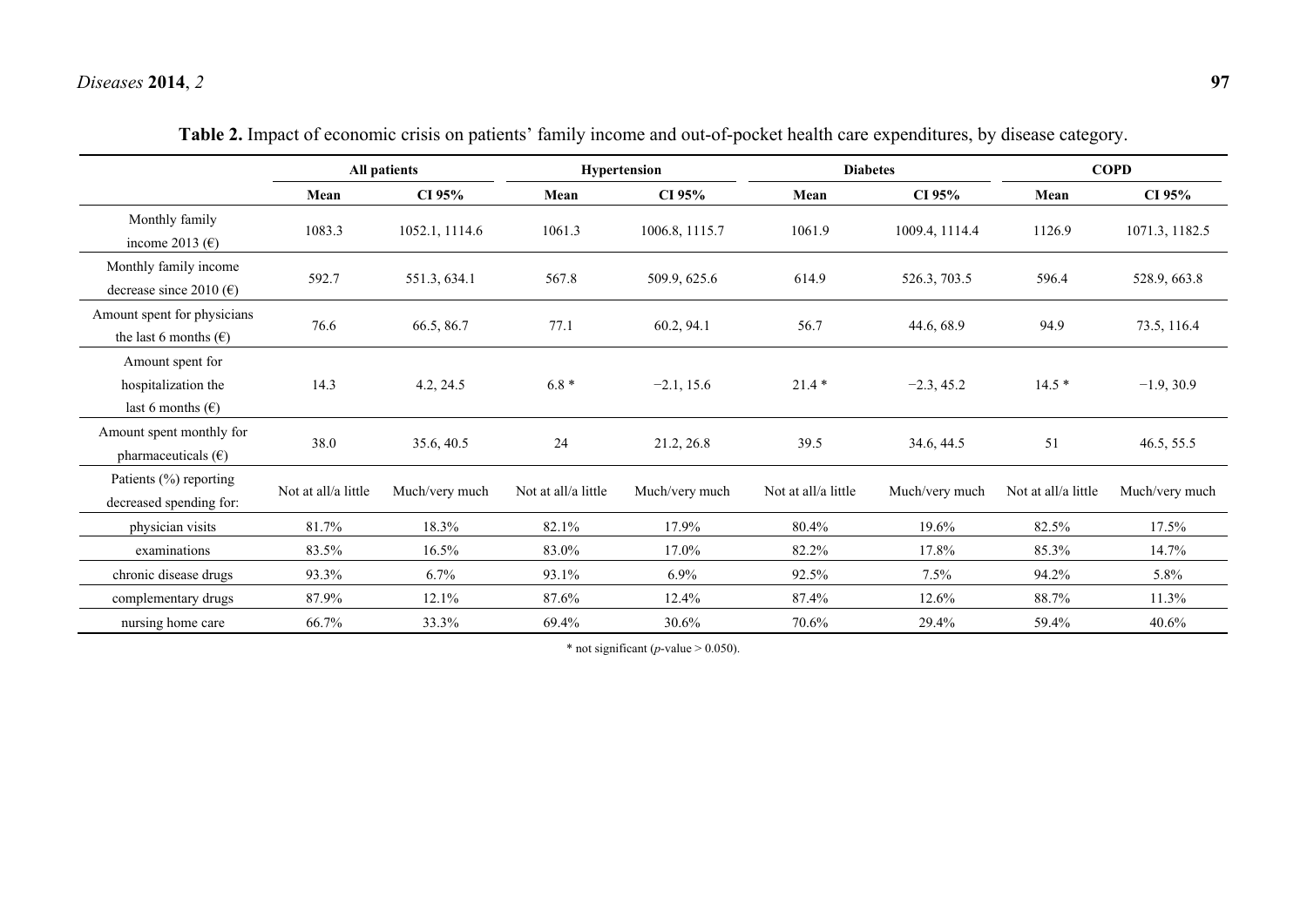|                               | To what extent have you decreased spending |               |             |               |             |               |             |               |              |               |  |
|-------------------------------|--------------------------------------------|---------------|-------------|---------------|-------------|---------------|-------------|---------------|--------------|---------------|--|
| <b>Expenditure categories</b> | not at all                                 |               | a little    |               | much        |               | very much   |               | <b>Total</b> |               |  |
|                               | $\mathbf n$                                | $\frac{0}{0}$ | $\mathbf n$ | $\frac{0}{0}$ | $\mathbf n$ | $\frac{0}{0}$ | $\mathbf n$ | $\frac{0}{0}$ | $\mathbf n$  | $\frac{0}{0}$ |  |
| trips                         | 26                                         | 2.5           | 36          | 3.4           | 144         | 13.7          | 845         | 80.4          | 1051         | 100.0         |  |
| entertainment                 | 17                                         | 1.5           | 46          | 4.2           | 172         | 15.7          | 864         | 78.6          | 1099         | 100.0         |  |
| personal clothing             | 19                                         | 1.6           | 48          | 4.2           | 201         | 17.4          | 888         | 76.8          | 1156         | 100.0         |  |
| personal footwear             | 30                                         | 2.6           | 62          | 5.4           | 193         | 16.8          | 863         | 75.2          | 1148         | 100.0         |  |
| gifts                         | 20                                         | 1.8           | 80          | 7.0           | 248         | 21.7          | 794         | 69.5          | 1142         | 100.0         |  |
| personal care and cosmetics   | 27                                         | 2.4           | 70          | 6.3           | 168         | 15.2          | 839         | 76.0          | 1104         | 100.0         |  |
| accommodation/housing         | 40                                         | 3.7           | 88          | 8.2           | 185         | 17.2          | 764         | 70.9          | 1077         | 100.0         |  |
| telecoms                      | 106                                        | 9.1           | 156         | 13.4          | 362         | 31.1          | 540         | 45.0          | 1164         | 100.0         |  |
| every day transports          | 108                                        | 9.4           | 161         | 14.0          | 316         | 27.4          | 567         | 49.2          | 1152         | 100.0         |  |
| education                     | 123                                        | 34.2          | 43          | 11.9          | 49          | 13.6          | 145         | 40.3          | 360          | 100.0         |  |
| food/nutrition                | 191                                        | 16.1          | 431         | 36.2          | 395         | 33.2          | 173         | 14.5          | 1190         | 100.0         |  |
| health                        | 673                                        | 56.4          | 279         | 23.4          | 176         | 14.8          | 65          | 5.4           | 1193         | 100.0         |  |

**Table 3.** Distribution of patients reporting extent of decreased spending for various expenditure categories.

When all disease groups were considered together, they reported having spent on average 76.60  $\epsilon$ (95% CI: 66.50 €, 86.70 €) for physician visits, 14.30 € (95% CI: 4.20 €, 24.50 €) for hospital admissions, and 38.00 € (95% CI: 35.60 €, 40.5 €) for their monthly pharmaceuticals during the last 6 months (Table 2).

For primary care physician visits, average out-of-pocket expenditure differed significantly among patients suffering from the conditions investigated ( $p = 0.009$ ). It was reported to be 56.70  $\epsilon$  for diabetic patients, 77.10  $\epsilon$  for hypertensive patients, and 94.90  $\epsilon$  for patients suffering from COPD. The Bonferroni correction showed that the average amount reported to have been spent for primary care physicians visits differed statistically significantly only between the diabetes and the COPD group.

For hospital admissions, average out-of-pocket expenditure was reported at 6.80  $\epsilon$  for patients suffering from hypertension, 14.50  $\epsilon$  for patients suffering from COPD and 21.40  $\epsilon$  for patients suffering from diabetes. According to one sample t–tests, average reported out-of-pocket expenditure for hospitalizations for each of the groups can be assumed as zero, and according to ANOVA no statistically significant difference was found among disease groups (*p =* 0.519).

Finally, according to ANOVA (*p =* 0.000) and the Bonferroni correction, average reported monthly pharmaceutical out-of-pocket expenditure appeared to differ at a statistically significant level between all disease groups. Specifically, the COPD group reported spending the largest amount for pharmaceutical treatment (51.00 €) followed by the diabetes (39.50 €) and the hypertension groups (24.00 €).

# *3*.*2*. *Self-Rated Health and Health Care Utilization*

In 2013, self-rated health (SRH) was reported to have a mean score of 62.2 (95% CI: 61.0, 63.4) on a scale of 0 to 100, for all patients (Table 4). In detail, hypertensive patients' self-rated health score was reported to be 64.3 (95% CI: 62.2, 66.4), diabetic patients' score was 61.9 (95% CI: 59.9, 63.9) and COPD patients' score was 60.4 (95% CI: 58.4, 62.4). Health status differed significantly among the disease groups ( $p = 0.028$ ) and in particular between the hypertension and the COPD group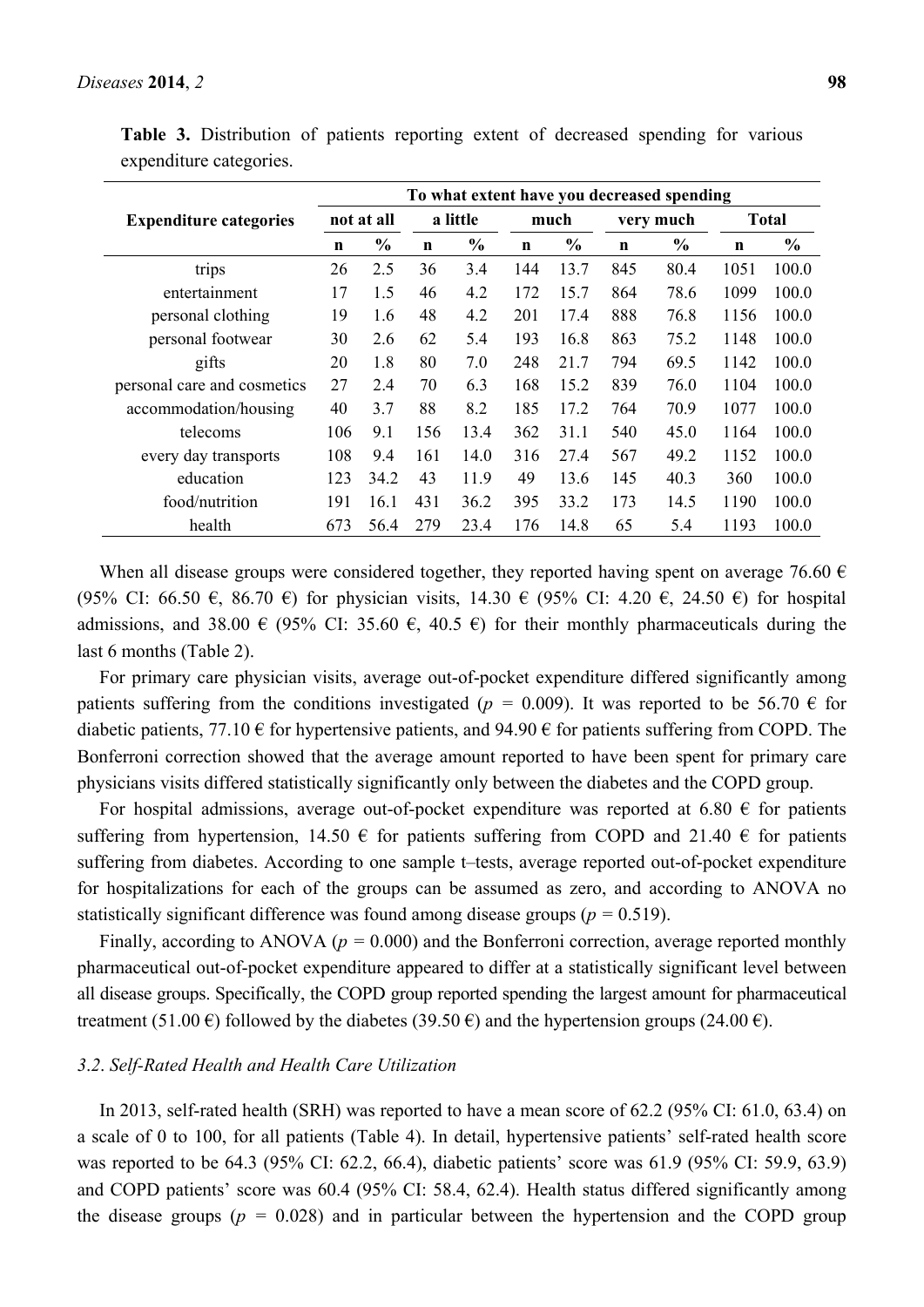(*p =* 0.025). For 2012, SRH had been reported to be 64.8 (95% CI: 63.7, 66) for all patients, 67.4 (95% CI: 65.4, 69.4) for the hypertension group, 63.8 (95% CI: 61.9, 65.8) for the diabetes group and 63.4 (95% CI: 61.4, 65.5) for the COPD group. Similarly, according to ANOVA and Bonferroni correction, SRH for 2012 was found to differ significantly between hypertension and the COPD group (*p =* 0.019) and between the hypertension and the diabetes group (*p =* 0.043). The SRH deterioration between 2012 and 2013 was tested with paired sample t-test and was found to be statistically significant for all disease groups and for each group individually (*p <* 0.050). SRH deterioration did not differ significantly between disease groups ( $p = 0.215$ ).

On average, for all patients, the reported number of times they had visited a physician for an issue related to their chronic condition within 6 months prior to the survey was 2.49 (95% CI: 2.35, 2.64) (Table 4). COPD patients had visited a physician 2.87 times (95% CI: 2.59, 3.14) which is statistically significantly higher than the 2.35 average number of visits performed by hypertensive (*p =* 0.014) and diabetic patients (mean = 2.26,  $p = 0.002$ ). As far as physician visits for a health issue not related to their chronic condition was concerned, for the overall study sample the average was 0.93 (95% CI: 0.82, 1.04) visits during the preceding 6 months. According to the ANOVA, there were no significant differences among the disease groups' performed visits (*p =* 0.648). However, total visits for all reasons were found to differ significantly between the COPD group and the hypertension  $(p = 0.045)$  and diabetes group ( $p = 0.005$ ) The number of hospital admissions in the 6-month period prior to the study for an issue related to patients' chronic condition was on average 0.46 (95% CI: 0.36, 0.57) for the overall study sample, while for an issue not related to their chronic condition it was 0.31 (0.24, 0.37). Total number of admissions was reported to be on average 0.77 (95% CI: 0.64, 0.89) (Table 4). The ANOVA revealed that there were no statistically significant differences among disease groups regarding the average number of admissions for an issue related to the chronic condition  $(p = 0.050)$ , neither for another health issue  $(p = 0.757)$  nor for all admission causes  $(p = 0.150)$ .

Finally, patients were asked to recall how many times, during the preceding 6 months, they had felt the need to visit a physician for their chronic condition or its complications, and for an issue not related to the chronic condition, irrespective of whether they had actually satisfied that need. On average, for all patients the need to visit a physician for an issue related to their condition was felt 2.29 times (95% CI: 2.04, 2.54) (Table 4). This need was felt 2.01 times (95% CI: 1.65, 2.36) by the hypertensive patients, 1.90 times (95% CI: 1.68, 2.13) by the diabetic patients and 2.93 times (95% CI: 2.32, 3.54) by the COPD patients. The only significant differences found were once again between the COPD and the hypertension group ( $p = 0.008$ ) and COPD and the diabetes group ( $p = 0.002$ ). According to Bonferroni correction, all other differences between the groups could be assumed as equal to zero. The average number of times all patients felt the need to visit a physician for a non-chronic condition related issue was reported at 1.09 (95% CI: 0.97, 1.21). This need did not differ statistically significantly among the disease groups ( $p = 0.721$ ). In total, the number of times all patients felt the need for a primary care visit for all health issues was found to be 3.38 (95% CI: 3.07, 3.69). Similarly, this varied significantly between the COPD and the hypertension group (*p =* 0.021), and between the COPD and the diabetes group ( $p = 0.008$ ).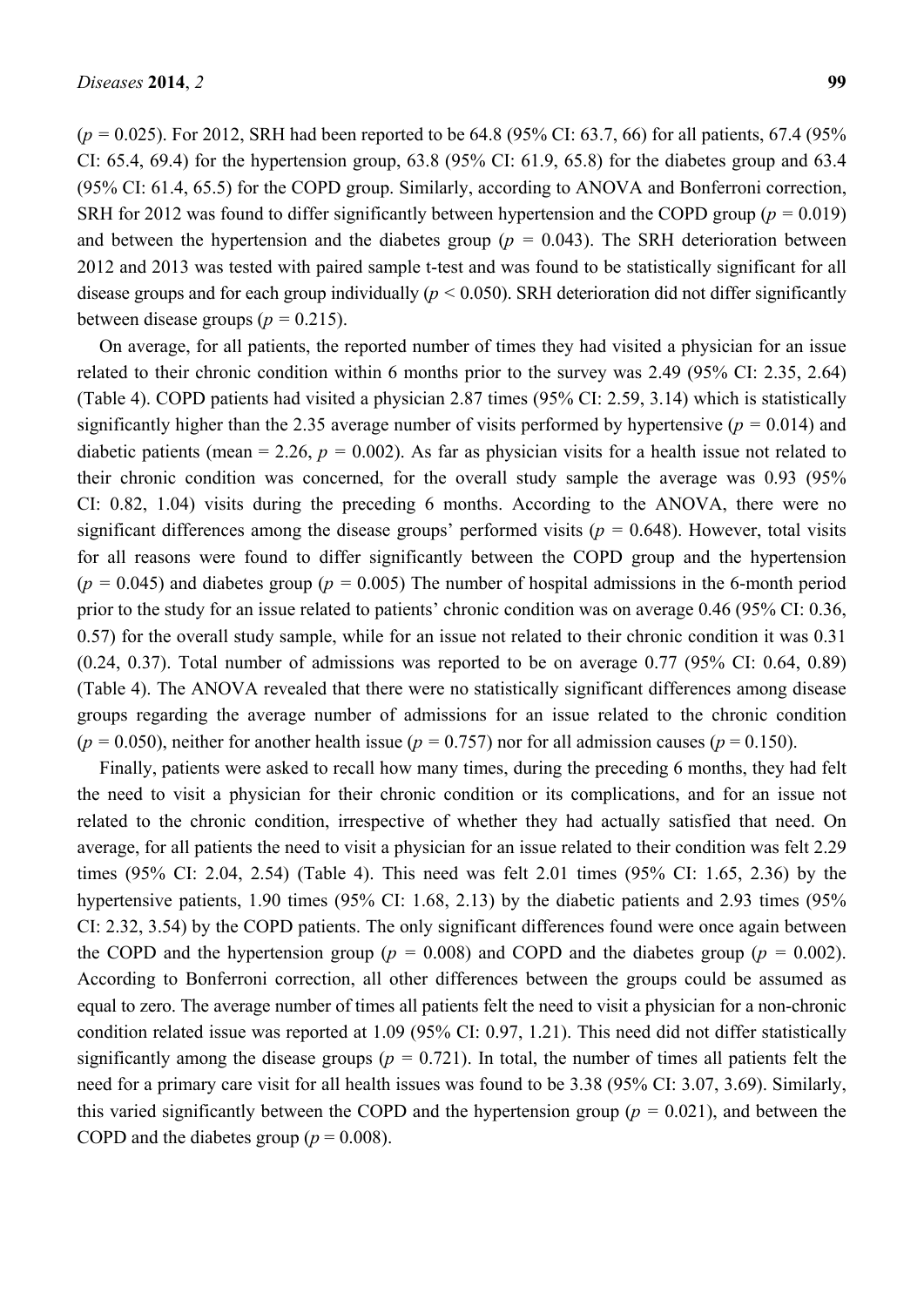#### *3*.*3*. *Unmet Need of Health Care Utilization*

In order to investigate the possibility of unmet need, a new variable was developed representing the difference between the number of times patients felt the need for a primary care visit minus the number of the actual visits performed. The difference between perceived need and actual use of physician services related to patients' chronic condition was found at −0.21 for all patients (Table 5). Based on one sample t-test, this difference was not found to be statistically significant ( $p = 0.083$ ), indicating that for all study patients' primary care needs were reported as being met. However, this was not the case for hypertensive (mean unmet need  $= -0.37$ ,  $p = 0.027$ ) and diabetic patients (mean unmet need =  $-0.36$ ,  $p = 0.001$ ) who appeared to utilize physician services more times than the reported perceived need. In contrast, the difference between perceived need and actual utilization for the patients suffering from COPD ( $p = 0.754$ ) can be assumed equal to zero. However, despite that overall patients' perceived need has been found as being met, according to descriptive statistics of the unmet need variable, 21.7% of all patients appeared to underutilize primary care services given their reported perceived need.

Mean unmet need for the overall study sample for a health problem not related to their chronic disease was 0.13 which was found to be statistically significant ( $p$ -value = 0.000), indicating that need was not always satisfied when all patients were considered. When disease groups were examined separately, unmet need was observed for the diabetes (mean  $= 0.15$ ,  $p = 0.001$ ) and the COPD group (mean =  $0.16$ ,  $p = 0.007$ ), while this was not the case for the hypertensive patients (mean =  $0.08$ ,  $p = 0.220$ ) whose need appeared to be mostly satisfied. In total, the difference between perceived need for physician visits for all reasons and actual visits was found not to be significant for all patients (mean =  $-0.09$ ,  $p = 0.518$ ) and for each group separately ( $p > 0.050$ ). This could indicate that, in total, patients' need is met in most of the cases. Nevertheless, 22.77% of all patients appeared to underutilize primary care services. In particular, this is observed for 24.9% of hypertensive patients, 22.8% of diabetic patients and 20.7% of COPD patients.

#### **4. Discussion**

According to the analysis, economic crisis appears to have affected substantially patients' available family income as, on average, patients' income was reported to have been reduced by more than 30% since 2010 when the first Memorandum of Understanding (MoU) between the Greek Government and the European Commission, the European Central Bank and the International Monetary Fund was introduced. This income reduction did not vary significantly between the disease groups investigated. Decrease of monthly family income is not an unexpected finding given that between 2009 and 2013 in Greece, per capita Gross Domestic Product (GDP) decreased by 19.6% and per capita net national available income decreased by 27.3%. Unemployment increased by 162.3% between December 2009 [4] and December 2013.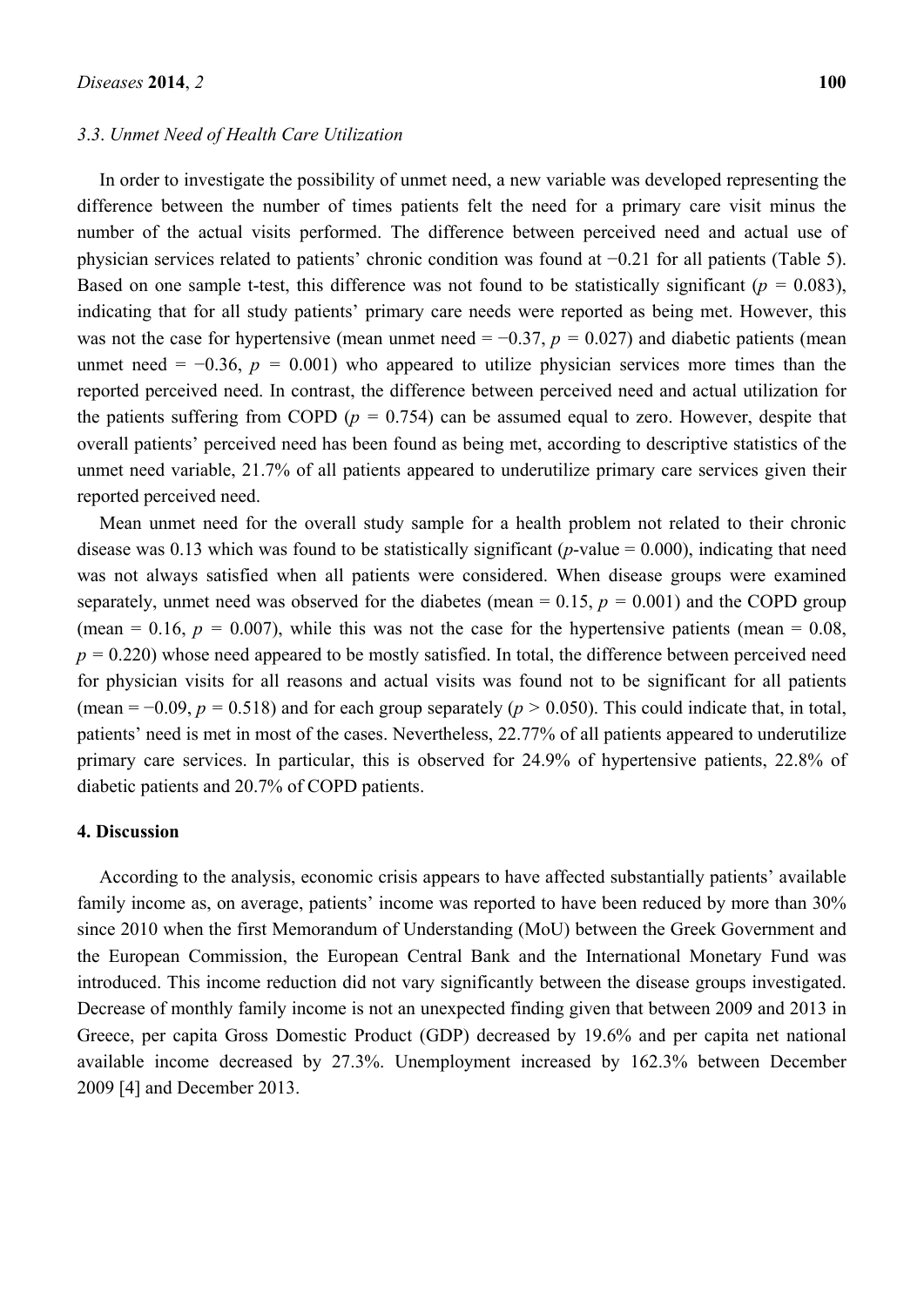|                                                                                        | <b>All patients</b> |            |      | <b>Hypertension</b> |      | <b>Diabetes</b> | <b>COPD</b> |               |  |
|----------------------------------------------------------------------------------------|---------------------|------------|------|---------------------|------|-----------------|-------------|---------------|--|
|                                                                                        | Mean                | 95% CI     | Mean | 95% CI              | Mean | 95% CI          | Mean        | 95% CI        |  |
| <b>Health status score</b>                                                             |                     |            |      |                     |      |                 |             |               |  |
| Self-rated health (2013)                                                               | 62.2                | 61.0, 63.4 | 64.3 | 62.2, 66.4          | 61.9 | 59.9, 63.9      | 60.4        | 58.4, 62.4    |  |
| Self-rated health (2012)                                                               | 64.8                | 63.7, 66.0 | 67.4 | 65.4, 69.4          | 63.8 | 61.9, 65.8      | 63.4        | $61.4 - 65.5$ |  |
| <b>Health services utilization</b>                                                     |                     |            |      |                     |      |                 |             |               |  |
| No. of primary care visits the last 6 months:                                          |                     |            |      |                     |      |                 |             |               |  |
| for chronic condition                                                                  | 2.49                | 2.35, 2.64 | 2.35 | 2.12, 2.58          | 2.26 | 2.04, 2.49      | 2.87        | 2.59, 3.14    |  |
| for another health issue                                                               | 0.93                | 0.82, 1.04 | 0.94 | 0.74, 1.14          | 0.86 | 0.68, 1.05      | 0.99        | 0.82, 1.17    |  |
| for all reasons                                                                        | 3.43                | 3.24, 3.62 | 3.29 | 2.98, 3.60          | 3.13 | 2.81, 3.44      | 3.87        | 3.50, 4.22    |  |
| No. of hospital admissions the last 6 months:                                          |                     |            |      |                     |      |                 |             |               |  |
| for chronic condition                                                                  | 0.46                | 0.36, 0.57 | 0.31 | 0.22, 0.40          | 0.44 | 0.31, 0.57      | 0.63        | 0.37, 0.90    |  |
| for another health issue                                                               | 0.31                | 0.24, 0.37 | 0.33 | 0.20, 0.47          | 0.27 | 0.18, 0.37      | 0.31        | 0.21, 0.41    |  |
| for all reasons                                                                        | 0.77                | 0.64, 0.89 | 0.64 | 0.48, 0.82          | 0.72 | 0.54, 0.89      | 0.94        | 0.65, 1.23    |  |
| Perceived need for health services                                                     |                     |            |      |                     |      |                 |             |               |  |
| No. of times perceived need for primary care visits was felt during the last 6 months: |                     |            |      |                     |      |                 |             |               |  |
| for chronic condition                                                                  | 2.29                | 2.04, 2.54 | 2.01 | 1.65, 2.36          | 1.90 | 1.68, 2.13      | 2.93        | 2.32, 3.54    |  |
| for another health issue                                                               | 1.09                | 0.97, 1.21 | 1.05 | 0.83, 1.23          | 1.05 | 0.84, 1.26      | 1.16        | 0.96, 1.36    |  |
| for all reasons                                                                        | 3.38                | 3.07, 3.69 | 3.06 | 2.63, 3.50          | 2.95 | 2.61, 3.30      | 4.09        | 3.38, 4.80    |  |

**Table 4.** Health status and health care services utilization.

**Table 5.** Perceived need and actual use of physician services (Need-Use).

| All patients<br><b>Reason for</b> |                    |               | <b>Hypertension</b> |                    |               |              | <b>Diabetes</b>    |                | <b>COPD</b>  |                    |               |              |
|-----------------------------------|--------------------|---------------|---------------------|--------------------|---------------|--------------|--------------------|----------------|--------------|--------------------|---------------|--------------|
| physician<br>visits               | Mean<br>difference | 95% CI        | Need vs. Use        | Mean<br>difference | 95% CI        | Need vs. Use | Mean<br>difference | 95% CI         | Need vs. Use | Mean<br>difference | 95% CI        | Need vs. Use |
| for chronic<br>condition          | $-0.21$            | $-0.45, 0.03$ | $Need = Use$        | $-0.37*$           | $-0.7, -0.04$ | Need < Use   | $-0.36*$           | $-0.57, -0.15$ | Need < Use   | 0.09               | $-0.50, 0.69$ | $Need = Use$ |
| for another<br>health issue       | $0.13*$            | 0.06, 0.19    | Need > Use          | 0.08               | $-0.05, 0.20$ | $Need = Use$ | $0.15*$            | 0.06, 0.23     | Need > use   | $0.16*$            | 0.04, 0.27    | Need > Use   |
| for all reasons                   | $-0.09$            | $-0.36, 0.18$ | $Need = Use$        | $-0.31$            | $-0.68, 0.06$ | $Need = Use$ | $-0.23$            | $-0.48, 0.02$  | $Need = Use$ | 0.25               | $-0.42, 0.92$ | $Need = Use$ |

\* *p*-value < 0.005.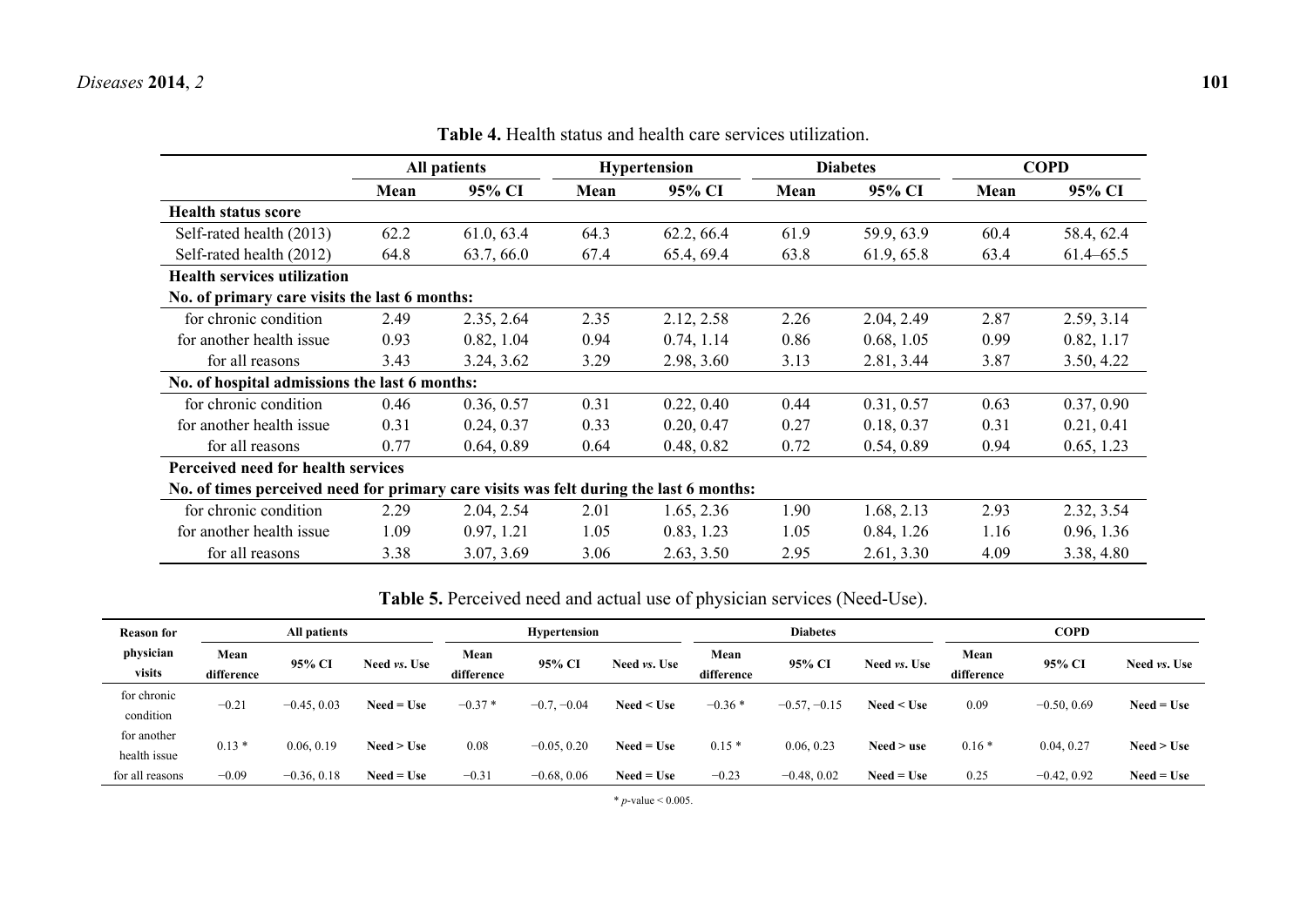As a result of the reported family available income decrease, more than 70% of patients reported that they had proceeded to large spending cuts for most of the expenditure categories. Although to a lesser extent, even expenditures for essential needs as accommodation/housing, food and education appeared to be significantly reduced. The effect of economic crises on diet and alcohol consumption behaviors has been reported previously [13]. Some decrease of accommodation expenditure is an expected finding given that property and rent prices declined significantly due to the crisis. The new index of apartment prices decreased by 28.5% in the years between 2009 and 2013 [14].

Despite the fact that 1 out of 5 patients claimed that they were forced to substantially reduce spending for their health condition, health seemed as the last expenditure category which one would be willing to decrease spending for. Similar findings were reported in the Greek National Household Budget Survey of 2012 compared to 2011, where spending was decreased mainly for non-essential goods and services (over −15.0% for clothing-footwear, recreation and culture, restaurants and hotels, *etc*.), while for health the decrease was −8.6% [15]. Thus, our finding that out-of-pocket health expenditures were affected to a lesser extent than other goods categories is in line with the national findings for the general population and this applies particularly for chronic patients.

This essentially points to the assumption that, in the current economic circumstances, budget cuts for all other-than-health goods and services probably support health care financing. Indeed, our findings at micro level are supported by the national figures for health expenditure, according to which the public share of health expenditure in Greece decreased from 69.7% in 2009 to 68.3% in 2011, while the private share increased from 30.3% in 2009 to 31.7% in 2011 [16].

According to respondents, the greater spending reduction was directed to nursing home care services and to a lesser extent to physician services, lab tests and pharmaceuticals, which suggests that efforts were made in order to maintain the financing and subsequent utilization of services considered important. There is anecdotal evidence in the country that older people and chronic patients previously living in long term care facilities were taken back at family homes and are taken care of by families.

For the 6-month period prior to the study, monthly out-of-pocket expenditures for primary care physicians, hospital admissions and pharmaceuticals appear to represent approximately 5% of the monthly family income for the overall study sample. Even though this seems a low figure, it has to be noted that out-of-pocket heath care expenditures were found to be statistically significantly higher for the COPD patients, corresponding to their reported higher need for and use of physician services.

The investigation of the unmet need hypothesis revealed that during the 6-month period prior to the study, on average patients' primary care need was actually being satisfied, especially so for services concerning their chronic condition and its complications. However, the analysis showed that on average all patients underutilized services for issues not related to their condition and this was particularly observed for the diabetes and COPD groups. Furthermore, although total need for primary care visits appeared to be largely met there was still a considerable minority (22.7%) who underutilized physician services given their need. In order to satisfy their need, patients reported spending 26.9  $\epsilon$  per visit (95% CI: 22.6, 31.4) which means that they covered either the full physician cost or quite a large share of it.

The finding that self-rated health deteriorated between 2012 and 2013 is supported by published literature on the negative effect of crises on health [5,13]. It is interesting that this deterioration was found unanimously for all chronic patient groups under study.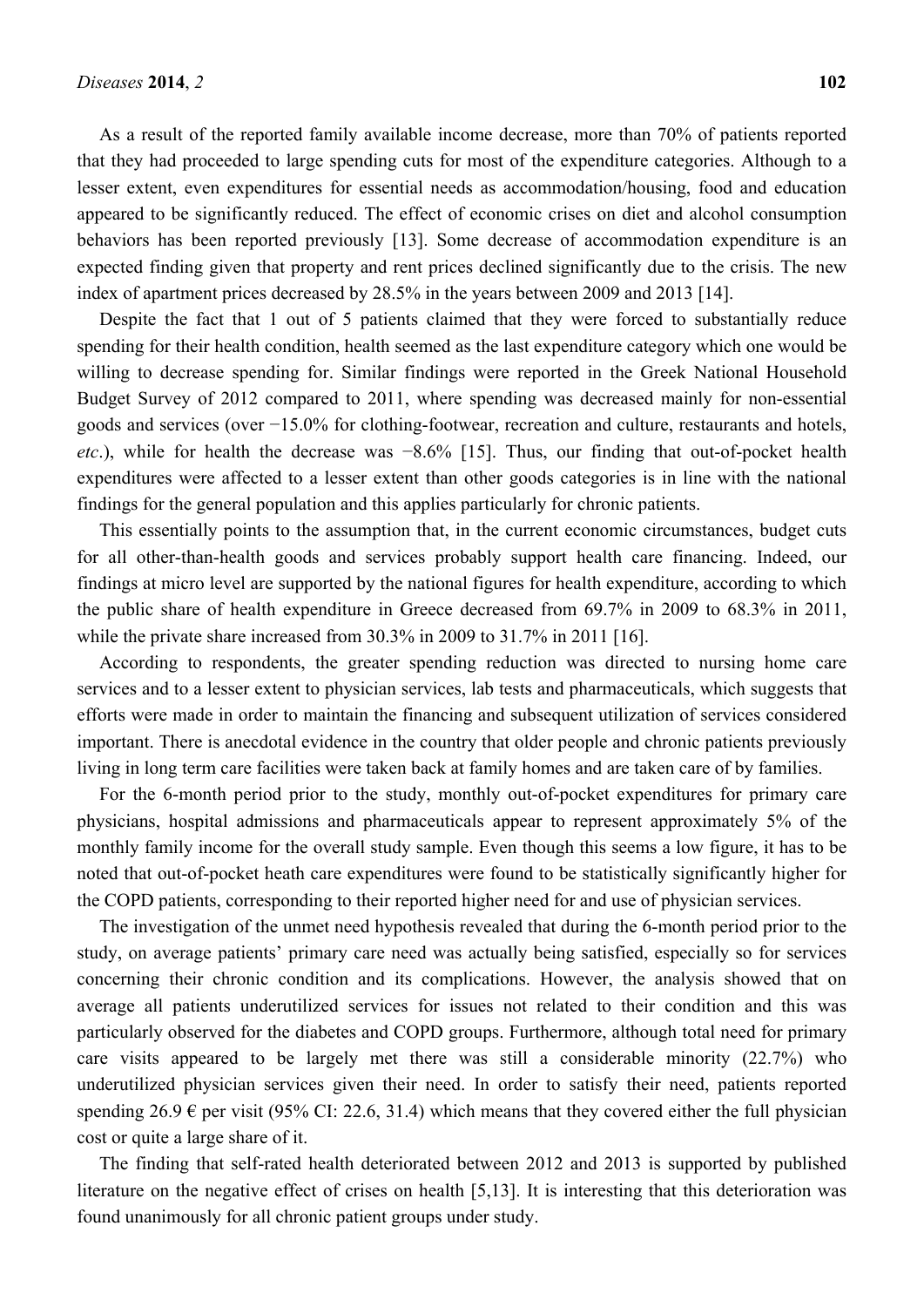# *4*.*1*. *Study Limitations and Study Strengths*

Sample size estimation was based on the fact that each chronic patients' group under study has a higher than 600,000 prevalence in Greece and did not use the specific prevalence of each disease. However, its size allowed the necessary statistical analysis to be carried out with power and *p*-value as originally set, and comprised of a two-stage random sampling technique.

The questionnaire used was purpose made and was tested for face validity only. Still, it included a number of questions based on a previously used questionnaire in a national survey [5]. The previous 6-months period for assessing health care utilization was chosen in order to minimize recall bias.

Concern was raised by one reviewer on the data concerning income. However, it has to be noted that the abrupt and steep decline of the income of the Greek population as a result of unemployment or specific legislation on salary and pensions cuts in both public and private sectors has been deeply and painfully experienced by the population, a fact which on the one hand minimizes recall bias and on the other is corroborated by national statistics on income decreases.

The original study included an additional Alzheimer's patient group. Following reviewers' concerns, this patient group was excluded from the analysis given its significantly higher-age profile which would pose validity issues during its direct comparison with the other patient groups due to age-related comorbidities, and the potential disease and social support benefits which would buffer the crisis effect.

Regarding study strengths, it is noted that almost all the main findings of the present study (which are based on micro level data) are supported by both other literature and relevant official statistics at macro level.

#### *4*.*2*. *Study Implications*

Due to ageing, chronic patients are and will increasingly continue to form a significant proportion of the general population in Greece, and an especially important vulnerable to the economic crisis group. The present study has shown that health policy for chronic diseases in Greece merits a significant priority, particularly due to economic crisis. Equitable access to primary care, and effective prevention and chronic disease managed care schemes should be considered for development. Cuts of public share of health expenditure and cost-sharing tools for increasing efficiency of the health care system should be assessed with particular attention as to their potential impact on raising barriers to chronic care access.

#### **5. Conclusions**

Although patients' available income has substantially been reduced, patients make efforts so that essential health care services utilization is maintained. This is achieved by significant budget cuts for all household and personal goods and services, and by increased out-of-pocket spending to finance relevant health services. As previously shown, the cost per visit appears quite high. This cannot be justified in the Greek health care system, which claims to offer universal coverage through both pillars of social insurance and a state-funded health system. Economic crisis has led to a significant reduction of the public share of health expenditure, and obviously to the reduction of health services supplied by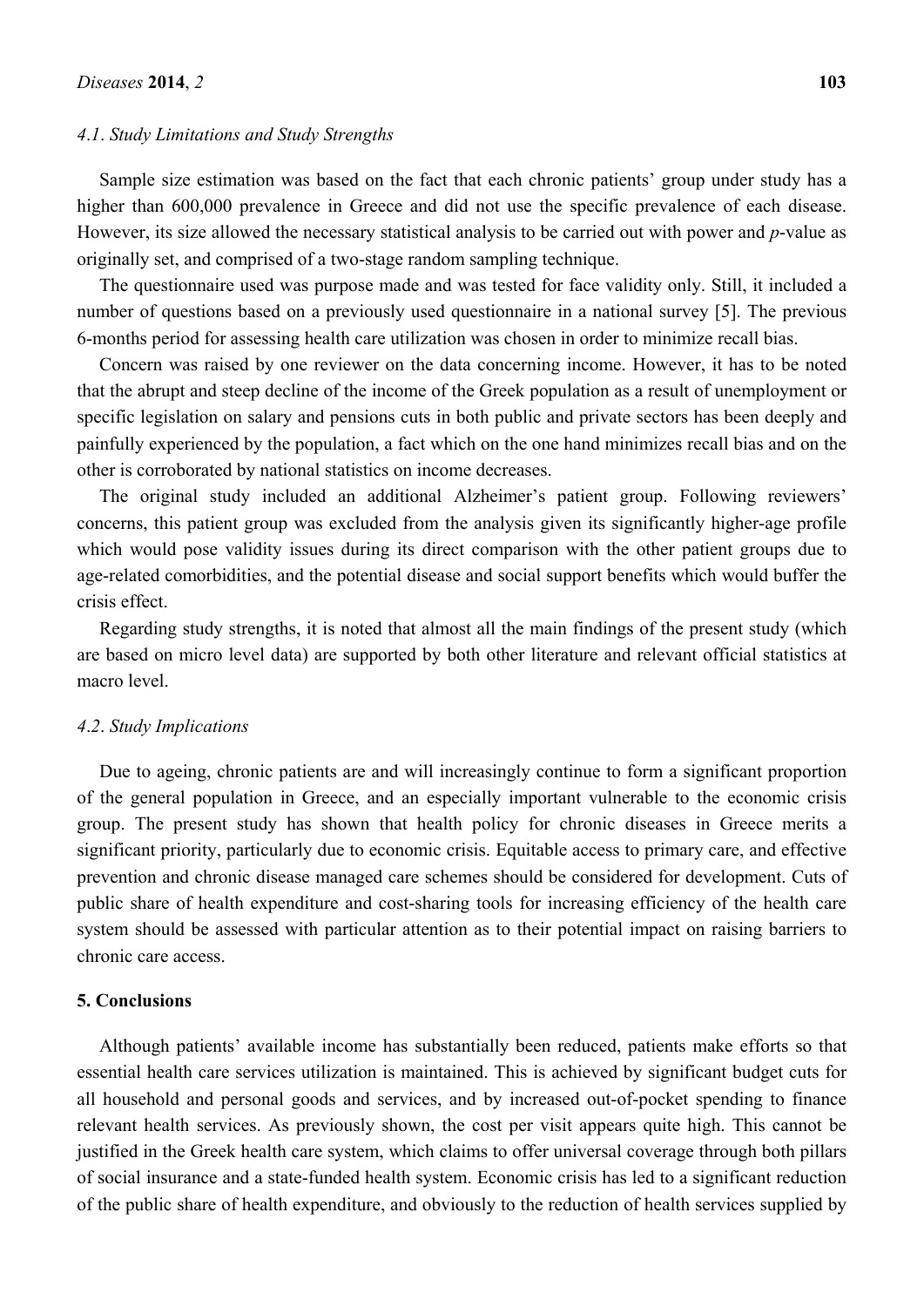social insurance. Consequently, social insurance and government budget cuts actually put a burden on households' budgets even though these have substantially been reduced.

The picture drawn from the above leads to the conclusion that, at least as far as chronic patients are concerned, health insurance coverage for primary care services has *de jure* or de *facto* been lost to a large extent. Nevertheless, although self-reported health status has been deteriorating, amidst the economic crisis, chronic patients seem so far to manage to keep the level of care needed by prioritizing their health over other living standard needs. However, the question arising is for how long chronic patients will be able to finance their health and to satisfy their needs given that the macroeconomic environment in Greece is not expected to improve in the near future and health care reforms are mostly oriented to comply with the imposed targets for expenditure cuts.

# **Acknowledgments**

The authors would like to thank the editor and the reviewers for their important and constructive comments.

# **Conflicts of Interests**

The authors declare no conflict of interest.

# **Financial Support**

The study was supported by Novartis Hellas.

#### **Author Contributions**

AS and JK formed the research question and initiated the study. AS contributed to the statistical analysis. All authors contributed to the interpretation of the results and to the writing of the manuscript.

# **References**

- 1. Arghyrou, M.G.; Tsoukalas, J.D. The Greek debt crisis: Likely causes, mechanics and outcomes. *World Econ*. **2011**, *34*, 173–191.
- 2. European Comission. Economic and Financial Affairs. Available online: http://ec.europa.eu/ economy finance/assistance eu ms/greek loan facility/ (accessed on 25 November 2013).
- 3. Hellenic Statistical Authority (EL.STAT). Health expenditure [In Greek]. Available online: http://www.statistics.gr/portal/page/portal/ESYE/BUCKET/A2103/PressReleases/A2103\_SHE35 DT\_AN\_00\_2011\_01\_F\_GR.pdf (accessed on 25 November 2013).
- 4. Hellenic Statistical Authority (EL.STAT). Statistical Database. Available online: http://www.statistics.gr/portal/page/portal/ESYE (accessed on 25 November 2013).
- 5. Zavras, D.; Tsiantou, V.; Pavi, E.; Mylona, K.; Kyriopoulos, J. Impact of economic crisis and other demographic and socio-economic factors on self-rated health in Greece. *Eur*. *J*. *Public Health* **2013**, *23*, 206–210.